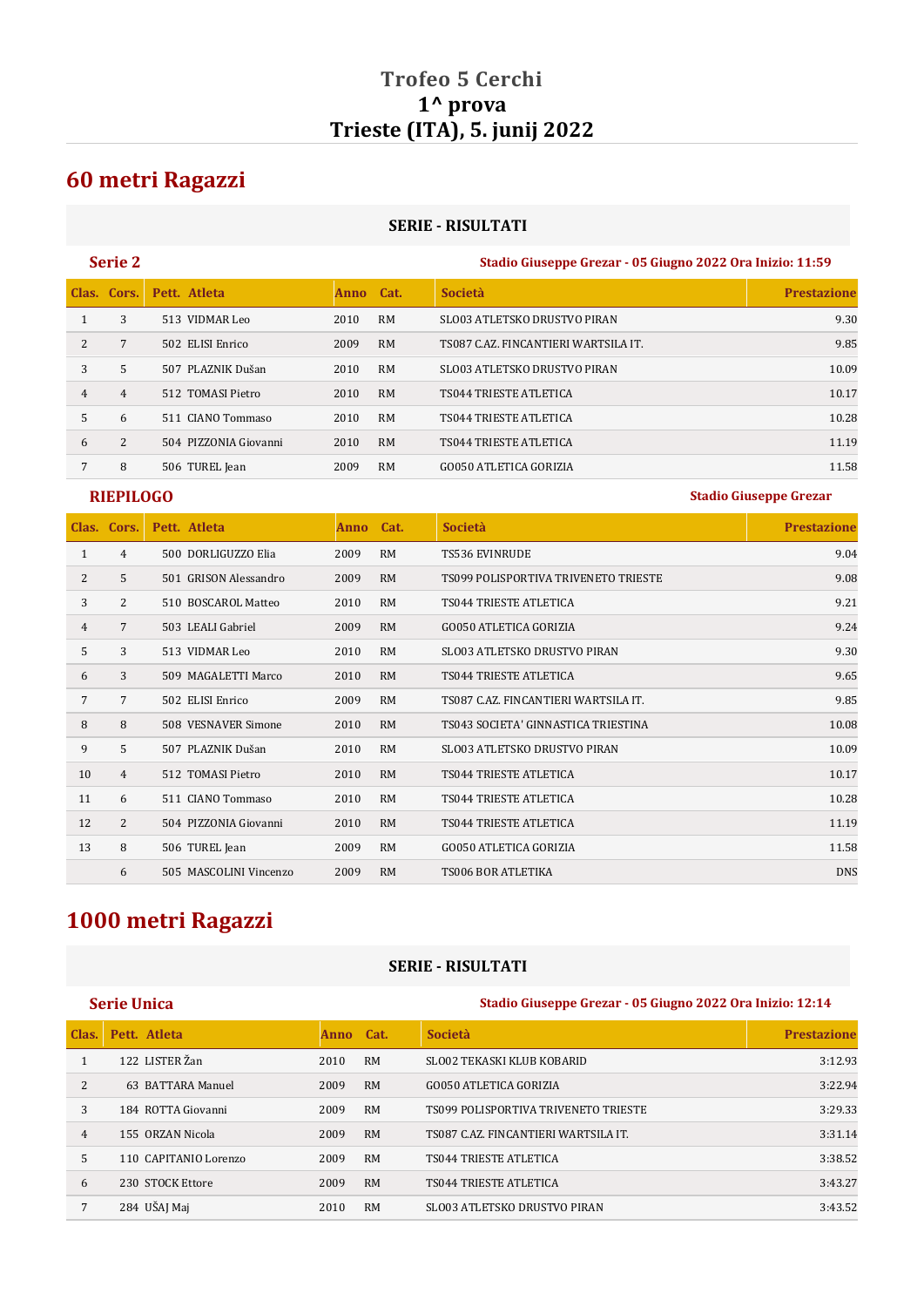|    | 34 APOLLONIO Daniele     | 2010 | <b>RM</b> | TS044 TRIESTE ATLETICA               | 3:46.00 |
|----|--------------------------|------|-----------|--------------------------------------|---------|
|    | 114 LEVANTINO Alessandro | 2009 | <b>RM</b> | TS544 SPORTIAMO                      | 3:51.68 |
| 10 | 244 URIGU Gianluca       | 2010 | <b>RM</b> | TS544 SPORTIAMO                      | 3:51.92 |
| 11 | 199 SPENA Valerio        | 2009 | <b>RM</b> | TS099 POLISPORTIVA TRIVENETO TRIESTE | 3:53.77 |
|    |                          |      |           |                                      |         |

**Passaggi:** m. 400: 1.16.2 - m. 800: 2.36.3

# **60 metri Ragazze**

## **SERIE - RISULTATI**

## **Serie 1 Stadio Giuseppe Grezar - 05 Giugno 2022 Ora Inizio: 11:18**

|   |                | Clas. Cors. Pett. Atleta |                            | Anno Cat. |           | <b>Società</b>                     | <b>Prestazione</b> |
|---|----------------|--------------------------|----------------------------|-----------|-----------|------------------------------------|--------------------|
|   | $\overline{4}$ |                          | 533 STOJANOVIČ Zarja Erika | 2009      | RF        | <b>SLO04 ATLETSKI KLUB KOPER</b>   | 8.63               |
| 2 | 3              |                          | 507 PERISI Martina         | 2009      | RF        | TS044 TRIESTE ATLETICA             | 8.70               |
| 3 | 5              |                          | 547 SBRIZZAI Clarissa      | 2009      | RF        | <b>TS536 EVINRUDE</b>              | 8.75               |
| 4 | 6              |                          | 521 MARTINELLI Gaja        | 2010      | RF        | TS100 TRIESTE TRASPORTI ATL, GIOV. | 8.83               |
| 5 | 8              |                          | 541 LUBIANA Sabrina        | 2009      | RF        | <b>TS536 EVINRUDE</b>              | 8.97               |
| 6 | $\overline{7}$ |                          | 522 RUTAR Gaja             | 2010      | <b>RF</b> | <b>SLO02 TEKASKI KLUB KOBARID</b>  | 9.08               |
| 7 |                |                          | 551 PATACCOLI Ellis        | 2010      | RF        | TS044 TRIESTE ATLETICA             | 9.10               |
| 8 | 2              |                          | 523 ŠUŠMELJ Vita           | 2009      | RF        | <b>SLO04 ATLETSKI KLUB KOPER</b>   | 9.29               |

**Serie 7 Stadio Giuseppe Grezar - 05 Giugno 2022 Ora Inizio: 11:47**

|   |                | Clas. Cors. Pett. Atleta | Anno Cat. |           | <b>Società</b>                            | <b>Prestazione</b> |
|---|----------------|--------------------------|-----------|-----------|-------------------------------------------|--------------------|
|   | $\overline{4}$ | 548 PFEIFER Živa         | 2009      | RF        | SLO01 SPORTNO DRUSTVO HOPLA SEZANA        | 8.57               |
| 2 | 5              | 510 TONČETIČ Vita        | 2010      | RF        | <b>SLO04 ATLETSKI KLUB KOPER</b>          | 9.31               |
| 3 | 8              | 539 FURLANIC Petra       | 2009      | RF        | TS006 BOR ATLETIKA                        | 9.46               |
| 4 | 6              | 516 CARNINCI Tiziana     | 2010      | RF        | SLO01 SPORTNO DRUSTVO HOPLA SEZANA        | 9.55               |
|   | 7              | 517 XHELOSHI Alice       | 2009      | RF        | TS100 TRIESTE TRASPORTI ATL, GIOV.        | 10.29              |
|   | 3              | 534 SOPRACASA Emma       | 2009      | RF        | <b>TS100 TRIESTE TRASPORTI ATL, GIOV.</b> | <b>DNS</b>         |
|   | 2              | 540 KIRJAKOVIĆ Kasia     | 2010      | <b>RF</b> | <b>SLO04 ATLETSKI KLUB KOPER</b>          | <b>DNS</b>         |

| Clas.          | Cors.          | Pett. Atleta               | Anno | Cat.      | <b>Società</b>                     | <b>Prestazione</b> |
|----------------|----------------|----------------------------|------|-----------|------------------------------------|--------------------|
| 1              | 4              | 548 PFEIFER Živa           | 2009 | RF        | SLO01 SPORTNO DRUSTVO HOPLA SEZANA | 8.57               |
| 2              | $\overline{4}$ | 533 STOJANOVIČ Zarja Erika | 2009 | RF        | <b>SLO04 ATLETSKI KLUB KOPER</b>   | 8.63               |
| 3              | 3              | 507 PERISI Martina         | 2009 | RF        | <b>TS044 TRIESTE ATLETICA</b>      | 8.70               |
| $\overline{4}$ | 5              | 547 SBRIZZAI Clarissa      | 2009 | RF        | <b>TS536 EVINRUDE</b>              | 8.75               |
| 5              | 6              | 521 MARTINELLI Gaia        | 2010 | <b>RF</b> | TS100 TRIESTE TRASPORTI ATL. GIOV. | 8.83               |
| 6              | 8              | 541 LUBIANA Sabrina        | 2009 | RF        | <b>TS536 EVINRUDE</b>              | 8.97               |
| 7              | 7              | 502 DE GASPERI Julia       | 2009 | RF        | <b>TS536 EVINRUDE</b>              | 8.99               |
| 8              | 3              | 506 GOBESSI Irene          | 2009 | RF        | <b>TS044 TRIESTE ATLETICA</b>      | 9.05               |
| 9              | $\overline{7}$ | 522 RUTAR Gaja             | 2010 | <b>RF</b> | <b>SLO02 TEKASKI KLUB KOBARID</b>  | 9.08               |
| 9              | 5              | 530 CAMPO Silvia           | 2009 | RF        | <b>TS536 EVINRUDE</b>              | 9.08               |
| 11             | $\mathbf{1}$   | 551 PATACCOLI Ellis        | 2010 | <b>RF</b> | <b>TS044 TRIESTE ATLETICA</b>      | 9.10               |
| 12             | 7              | 549 BULEGHELLO Vera        | 2009 | RF        | <b>GO050 ATLETICA GORIZIA</b>      | 9.15               |
| 13             | $\mathbf{1}$   | 556 FONZARI Letizia        | 2009 | RF        | TS100 TRIESTE TRASPORTI ATL. GIOV. | 9.21               |
| 14             | 2              | 523 ŠUŠMELJ Vita           | 2009 | RF        | <b>SLO04 ATLETSKI KLUB KOPER</b>   | 9.29               |
| 15             | 8              | 515 GNEZDA Lia             | 2009 | RF        | <b>TS044 TRIESTE ATLETICA</b>      | 9.30               |
| 16             | 5              | 510 TONČETIČ Vita          | 2010 | RF        | <b>SLO04 ATLETSKI KLUB KOPER</b>   | 9.31               |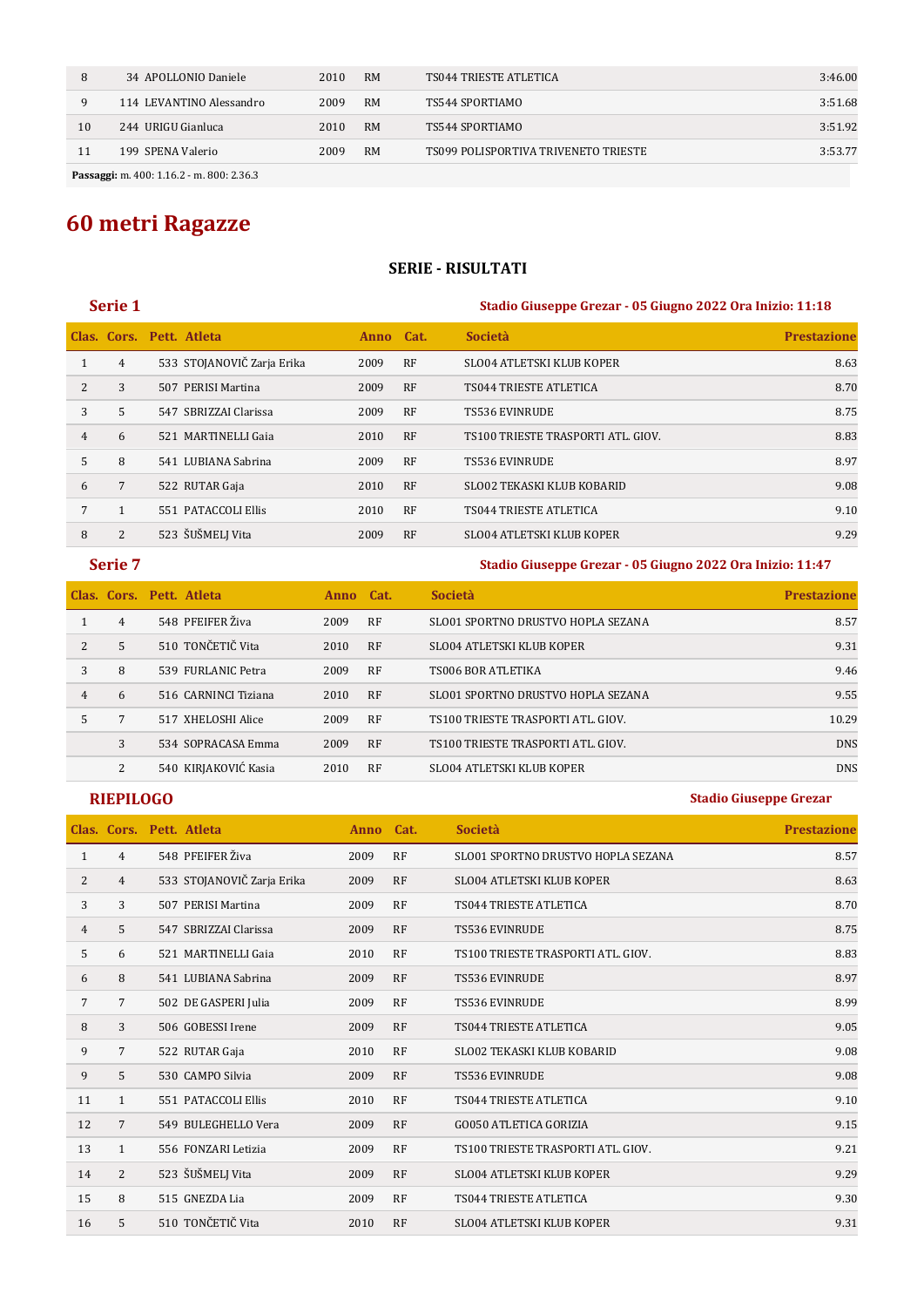| 17 | 6              | 544 ARNOLDO Veronica      | 2009 | RF | TS099 POLISPORTIVA TRIVENETO TRIESTE | 9.33       |
|----|----------------|---------------------------|------|----|--------------------------------------|------------|
| 18 | 8              | 504 NOVEL Chiara          | 2010 | RF | TS100 TRIESTE TRASPORTI ATL. GIOV.   | 9.37       |
| 18 | $\overline{4}$ | 528 OSSOLA Laura          | 2009 | RF | <b>GO050 ATLETICA GORIZIA</b>        | 9.37       |
| 18 | 6              | 532 MARCHIO Noemi         | 2009 | RF | TS099 POLISPORTIVA TRIVENETO TRIESTE | 9.37       |
| 21 | 3              | 559 MOSCATO Matilde       | 2009 | RF | TS044 TRIESTE ATLETICA               | 9.39       |
| 22 | 2              | 511 PENCO Matilde         | 2009 | RF | TS044 TRIESTE ATLETICA               | 9.40       |
| 23 | 5              | 524 STARC Helena          | 2010 | RF | TS044 TRIESTE ATLETICA               | 9.41       |
| 24 | 4              | 554 BOLE Beatrice         | 2010 | RF | TS099 POLISPORTIVA TRIVENETO TRIESTE | 9.41       |
| 25 | 8              | 539 FURLANIC Petra        | 2009 | RF | TS006 BOR ATLETIKA                   | 9.46       |
| 26 | 2              | 505 DANDOLO Caterina      | 2009 | RF | TS043 SOCIETA' GINNASTICA TRIESTINA  | 9.49       |
| 27 | 2              | 542 MANDOLINI Anna        | 2010 | RF | TS044 TRIESTE ATLETICA               | 9.52       |
| 28 | 6              | 516 CARNINCI Tiziana      | 2010 | RF | SLO01 SPORTNO DRUSTVO HOPLA SEZANA   | 9.55       |
| 29 | 6              | 527 MASE' Michelle        | 2009 | RF | TS087 C.AZ. FINCANTIERI WARTSILA IT. | 9.56       |
| 30 | 3              | 520 ORLANDO Marta         | 2009 | RF | <b>GO050 ATLETICA GORIZIA</b>        | 9.60       |
| 31 | 4              | 557 LIPIZER Jessica       | 2010 | RF | TS536 EVINRUDE                       | 9.61       |
| 32 | 5              | 508 KOVIC Ayrin           | 2010 | RF | TS044 TRIESTE ATLETICA               | 9.62       |
| 33 | 7              | 503 ARTIOLI Nina Maria    | 2009 | RF | TS044 TRIESTE ATLETICA               | 9.65       |
| 34 | 6              | 546 RIGHI Marianna        | 2009 | RF | TS087 C.AZ. FINCANTIERI WARTSILA IT. | 9.66       |
| 35 | 3              | 537 FALCO Alessia         | 2010 | RF | TS544 SPORTIAMO                      | 9.69       |
| 36 | $\overline{4}$ | 545 MAROGNA Lara          | 2009 | RF | TS099 POLISPORTIVA TRIVENETO TRIESTE | 9.73       |
| 37 | 8              | 531 CUCOVIZZA Lisa        | 2010 | RF | TS043 SOCIETA' GINNASTICA TRIESTINA  | 9.76       |
| 38 | 7              | 513 CALLIGARIS Sofia      | 2010 | RF | <b>GO050 ATLETICA GORIZIA</b>        | 9.84       |
| 39 | 6              | 500 PRENNUSHI Zoe         | 2009 | RF | TS044 TRIESTE ATLETICA               | 9.91       |
| 40 | 7              | 552 PECORARI Anna         | 2009 | RF | TS044 TRIESTE ATLETICA               | 9.93       |
| 41 | 8              | 526 UKMAR Stefania        | 2009 | RF | TS044 TRIESTE ATLETICA               | 9.93       |
| 42 | 3              | 535 CABURLOTTO Viola      | 2009 | RF | TS544 SPORTIAMO                      | 9.99       |
| 43 | 3              | 519 GRANDELIS Rebecca     | 2010 | RF | TS043 SOCIETA' GINNASTICA TRIESTINA  | 10.07      |
| 43 | $\overline{7}$ | 518 GIANNESSI Ginevra     | 2009 | RF | TS044 TRIESTE ATLETICA               | 10.07      |
| 45 | 5              | 538 MACULAN Vittoria      | 2009 | RF | TS536 EVINRUDE                       | 10.07      |
| 46 | 8              | 525 CIRIELLO Gioia        | 2009 | RF | TS044 TRIESTE ATLETICA               | 10.18      |
| 47 | 5              | 536 RONDI Nora            | 2010 | RF | TS544 SPORTIAMO                      | 10.21      |
| 48 | 7              | 517 XHELOSHI Alice        | 2009 | RF | TS100 TRIESTE TRASPORTI ATL. GIOV.   | 10.29      |
| 49 | 8              | 543 PANGHER Noemi         | 2009 | RF | TS100 TRIESTE TRASPORTI ATL. GIOV.   | 10.40      |
| 50 | 5              | 512 GARGANO Emma          | 2010 | RF | TS044 TRIESTE ATLETICA               | 10.42      |
| 51 | 6              | 514 GLAVINA Caterina      | 2010 | RF | TS044 TRIESTE ATLETICA               | 10.44      |
| 52 | 4              | 501 BITETTO Ambra         | 2009 | RF | TS044 TRIESTE ATLETICA               | 10.47      |
| 53 | 4              | 529 GIANNOTTA Maria Elena | 2009 | RF | TS044 TRIESTE ATLETICA               | 10.50      |
| 54 | $\mathbf{1}$   | 600 DAVIA Emma            | 2010 | RF | TS100 TRIESTE TRASPORTI ATL. GIOV.   | 11.30      |
| 55 | 2              | 550 DAJIC Mila            | 2010 | RF | TS100 TRIESTE TRASPORTI ATL. GIOV.   | 11.31      |
|    | $\overline{c}$ | 558 DEBERNARDI Emma       | 2010 | RF | TS536 EVINRUDE                       | <b>DNS</b> |
|    | $\overline{c}$ | 509 MILAZZO Margherita    | 2010 | RF | TS099 POLISPORTIVA TRIVENETO TRIESTE | <b>DNS</b> |
|    | 3              | 534 SOPRACASA Emma        | 2009 | RF | TS100 TRIESTE TRASPORTI ATL. GIOV.   | <b>DNS</b> |
|    | 2              | 540 KIRJAKOVIC Kasia      | 2010 | RF | SLO04 ATLETSKI KLUB KOPER            | <b>DNS</b> |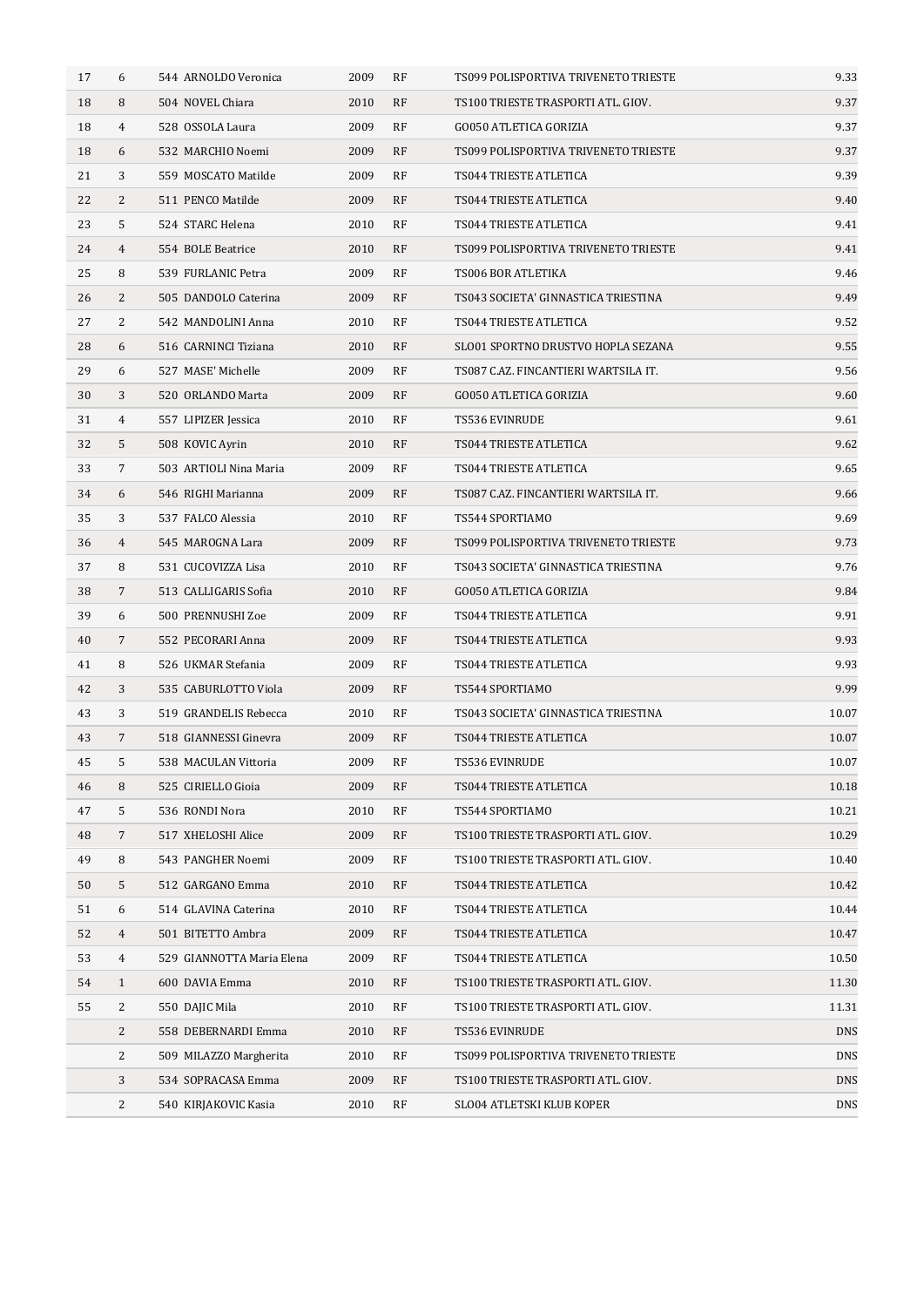## **1000 metri Ragazze**

### **Serie Unica Stadio Giuseppe Grezar - 05 Giugno 2022 Ora Inizio: 12:06**

| Clas.          | Pett. Atleta          | <b>Anno</b> | Cat.      | <b>Societa</b>                            | <b>Prestazione</b> |
|----------------|-----------------------|-------------|-----------|-------------------------------------------|--------------------|
| 1              | 317 PERGOLA Giada     | 2009        | RF        | TS099 POLISPORTIVA TRIVENETO TRIESTE      | 3:32.62            |
| 2              | 311 FURLANIC Eleonora | 2009        | RF        | TS044 TRIESTE ATLETICA                    | 3:36.12            |
| 3              | 315 KRAGELJ Ajda      | 2009        | <b>RF</b> | SLO02 TEKASKI KLUB KOBARID                | 3:36.25            |
| $\overline{4}$ | 305 FAVETTA Caterina  | 2010        | RF        | TS100 TRIESTE TRASPORTI ATL. GIOV.        | 3:36.41            |
| 5              | 318 PRENNUSHI Zoe     | 2009        | RF        | TS044 TRIESTE ATLETICA                    | 4:00.85            |
| 6              | 316 NEAMI Martina     | 2009        | RF        | TS044 TRIESTE ATLETICA                    | 4:04.53            |
| 7              | 308 FUKS Valentina    | 2010        | RF        | <b>SLO03 ATLETSKO DRUSTVO PIRAN</b>       | 4:15.83            |
| 8              | 319 STARC Helena      | 2010        | RF        | TS044 TRIESTE ATLETICA                    | 4:18.93            |
| 9              | 303 BLASEVICH Laura   | 2010        | RF        | TS100 TRIESTE TRASPORTI ATL. GIOV.        | 4:19.39            |
| 10             | 304 CAVA Rachele      | 2010        | RF        | TS087 C.AZ. FINCANTIERI WARTSILA IT.      | 4:22.18            |
| 11             | 290 AMBROSI Beatrice  | 2010        | <b>RF</b> | TS087 C.AZ. FINCANTIERI WARTSILA IT.      | 4:27.90            |
| 12             | 312 GLAVINA Caterina  | 2010        | RF        | TS044 TRIESTE ATLETICA                    | 4:33.44            |
|                | 300 BEMBICH Claudia   | 2009        | RF        | <b>TS100 TRIESTE TRASPORTI ATL. GIOV.</b> | <b>DNS</b>         |
|                |                       |             |           |                                           |                    |

**Passaggi:** m. 400: 1.23.3 - m. 800: 2.49.7

# **200 Hs H60 Ragazze (20.00-0.60-35.00)**

## **SERIE - RISULTATI**

|   | Serie 1        |                          |             |           | Stadio Giuseppe Grezar - 05 Giugno 2022 Ora Inizio: 10:01 |                    |  |
|---|----------------|--------------------------|-------------|-----------|-----------------------------------------------------------|--------------------|--|
|   |                | Clas. Cors. Pett. Atleta | <b>Anno</b> | Cat.      | <b>Società</b>                                            | <b>Prestazione</b> |  |
|   | 4              | 508 ANGELINI Ana         | 2009        | <b>RF</b> | <b>SLO04 ATLETSKI KLUB KOPER</b>                          | 30.66              |  |
| 2 | 5              | 500 SBRIZZAI Clarissa    | 2009        | <b>RF</b> | <b>TS536 EVINRUDE</b>                                     | 32.08              |  |
| 3 | $\overline{2}$ | 501 IVANČIČ Karin        | 2009        | <b>RF</b> | SLO02 TEKASKI KLUB KOBARID                                | 32.56              |  |
| 4 | 6              | 513 FAIDIGA Alenka       | 2010        | <b>RF</b> | <b>GO050 ATLETICA GORIZIA</b>                             | 34.32              |  |
|   |                | 502 HENRY Maria          | 2009        | <b>RF</b> | <b>TS536 EVINRUDE</b>                                     | 34.34              |  |

|   | Serie 2 |                          |             |           | Stadio Giuseppe Grezar - 05 Giugno 2022 Ora Inizio: 10:06 |                    |  |
|---|---------|--------------------------|-------------|-----------|-----------------------------------------------------------|--------------------|--|
|   |         | Clas. Cors. Pett. Atleta | <b>Anno</b> | Cat.      | <b>Società</b>                                            | <b>Prestazione</b> |  |
|   | 3       | 510 RUTAR Gaja           | 2010        | <b>RF</b> | SLO02 TEKASKI KLUB KOBARID                                | 31.38              |  |
| 2 | 5       | 514 LUBIANA Sabrina      | 2009        | RF        | TS536 EVINRUDE                                            | 32.72              |  |
| 3 | 6       | 509 NOVEL Chiara         | 2010        | <b>RF</b> | TS100 TRIESTE TRASPORTI ATL. GIOV.                        | 33.00              |  |
| 4 | 4       | 505 GRIZON Sofia         | 2010        | RF        | TS100 TRIESTE TRASPORTI ATL. GIOV.                        | 37.55              |  |
| 5 |         | 507 KVESTO Alessia       | 2010        | <b>RF</b> | TS100 TRIESTE TRASPORTI ATL. GIOV.                        | 39.47              |  |

|                | Clas. Cors. | Pett. Atleta          | <b>Anno</b> | Cat. | <b>Società</b>                     | <b>Prestazione</b> |
|----------------|-------------|-----------------------|-------------|------|------------------------------------|--------------------|
|                | 4           | 508 ANGELINI Ana      | 2009        | RF   | <b>SLO04 ATLETSKI KLUB KOPER</b>   | 30.66              |
| 2              | 3           | 510 RUTAR Gaja        | 2010        | RF   | <b>SLO02 TEKASKI KLUB KOBARID</b>  | 31.38              |
| 3              | 5           | 500 SBRIZZAI Clarissa | 2009        | RF   | TS536 EVINRUDE                     | 32.08              |
| $\overline{4}$ | 6           | 512 MARTINELLI Gaja   | 2010        | RF   | TS100 TRIESTE TRASPORTI ATL. GIOV. | 32.53              |
| 5              | 2           | 501 IVANČIČ Karin     | 2009        | RF   | <b>SLO02 TEKASKI KLUB KOBARID</b>  | 32.56              |
| 6              | 5           | 514 LUBIANA Sabrina   | 2009        | RF   | <b>TS536 EVINRUDE</b>              | 32.72              |
| 7              | 6           | 509 NOVEL Chiara      | 2010        | RF   | TS100 TRIESTE TRASPORTI ATL. GIOV. | 33.00              |
| 8              | 6           | 513 FAIDIGA Alenka    | 2010        | RF   | GO050 ATLETICA GORIZIA             | 34.32              |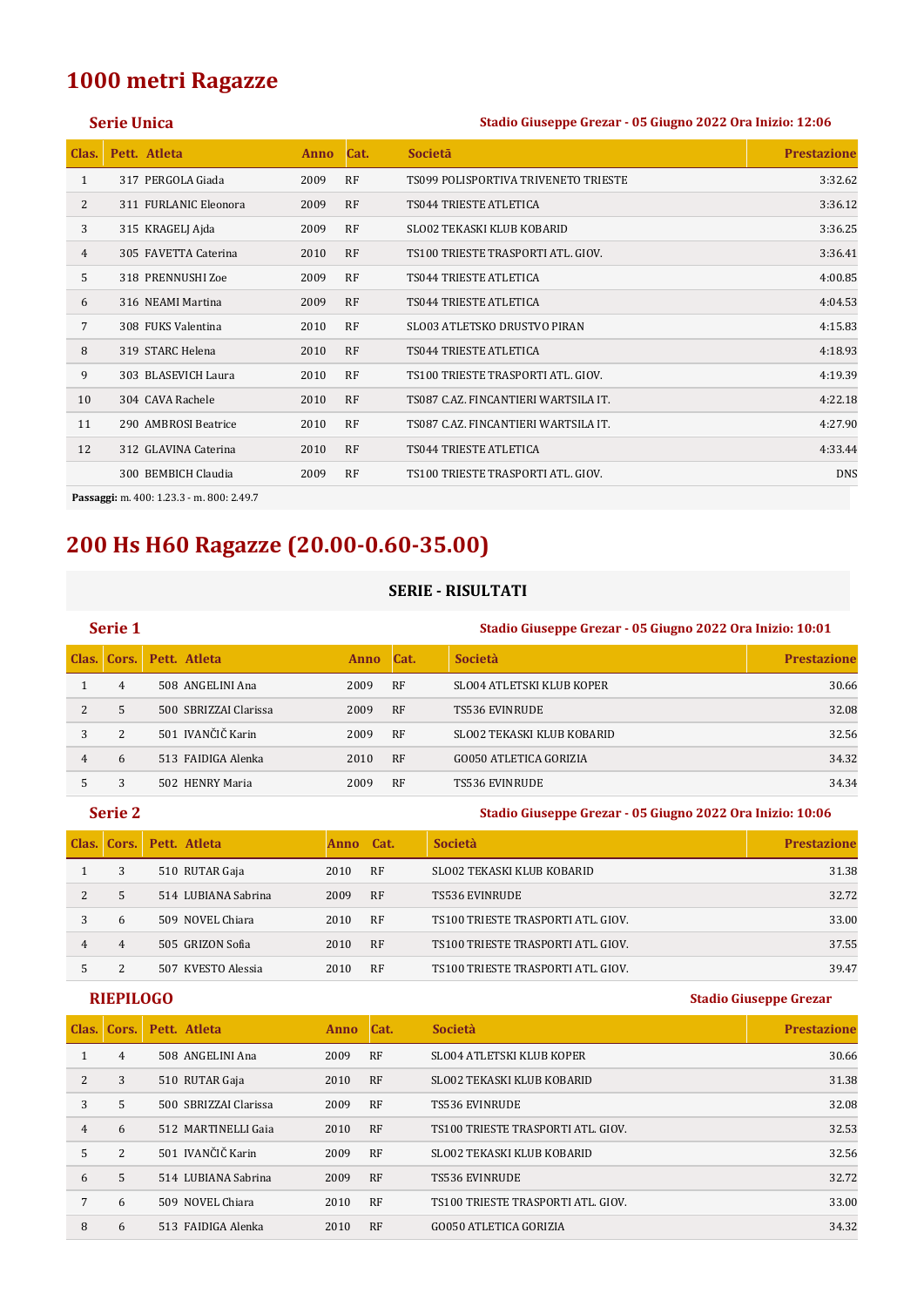| 9  | 3              | 502 HENRY Maria      | 2009 | <b>RF</b> | TS536 EVINRUDE                       | 34.34 |
|----|----------------|----------------------|------|-----------|--------------------------------------|-------|
| 10 | 5              | 511 DE GASPERI Julia | 2009 | <b>RF</b> | TS536 EVINRUDE                       | 35.05 |
| 11 | 4              | 504 BLASEVICH Laura  | 2010 | <b>RF</b> | TS100 TRIESTE TRASPORTI ATL. GIOV.   | 37.48 |
| 12 | 4              | 505 GRIZON Sofia     | 2010 | <b>RF</b> | TS100 TRIESTE TRASPORTI ATL. GIOV.   | 37.55 |
| 13 | 3              | 503 CAVA Rachele     | 2010 | <b>RF</b> | TS087 C.AZ. FINCANTIERI WARTSILA IT. | 38.24 |
| 14 | $\overline{2}$ | 507 KVESTO Alessia   | 2010 | RF        | TS100 TRIESTE TRASPORTI ATL. GIOV.   | 39.47 |

# **200 metri Cadetti**

## **SERIE - RISULTATI**

|   | Serie 1         |                          | Stadio Giuseppe Grezar - 05 Giugno 2022 Ora Inizio: 10:46 - Vento: -0.9 |                |                                      |                    |  |  |  |  |
|---|-----------------|--------------------------|-------------------------------------------------------------------------|----------------|--------------------------------------|--------------------|--|--|--|--|
|   | Clas. Cors.     | Pett. Atleta             | Anno Cat.                                                               |                | <b>Società</b>                       | <b>Prestazione</b> |  |  |  |  |
|   | 4               | 505 DOMENIS Leo Oumar    | 2007                                                                    | CM             | TS100 TRIESTE TRASPORTI ATL. GIOV.   | 23.75              |  |  |  |  |
| 2 | 6               | 522 TELLA Alessandro     | 2007                                                                    | CM             | TS099 POLISPORTIVA TRIVENETO TRIESTE | 25.12              |  |  |  |  |
| 3 | 5               | 500 JURMAN Lanej         | 2008                                                                    | CM             | <b>SLO04 ATLETSKI KLUB KOPER</b>     | 25.22              |  |  |  |  |
| 4 | 3               | 517 RODICA Rok           | 2007                                                                    | C <sub>M</sub> | <b>SLO04 ATLETSKI KLUB KOPER</b>     | 25.33              |  |  |  |  |
| 5 | $7\phantom{.0}$ | 521 PROKOFJEV KALC Aljaž | 2007                                                                    | CM             | SLO01 SPORTNO DRUSTVO HOPLA SEZANA   | 28.38              |  |  |  |  |
| 6 | 8               | 515 TRIZZA Matteo        | 2008                                                                    | CM             | TS100 TRIESTE TRASPORTI ATL. GIOV.   | 28.49              |  |  |  |  |
| 7 | 2               | 526 JORAS Jaime          | 2008                                                                    | CM.            | <b>SLO03 ATLETSKO DRUSTVO PIRAN</b>  | 31.81              |  |  |  |  |
|   |                 |                          |                                                                         |                |                                      |                    |  |  |  |  |

**Serie 2 Stadio Giuseppe Grezar - 05 Giugno 2022 Ora Inizio: 10:51 - Vento: -0.9**

| Clas. | Cors. | Pett. Atleta                | Anno. | Cat.           | <b>Società</b>                       | <b>Prestazione</b> |
|-------|-------|-----------------------------|-------|----------------|--------------------------------------|--------------------|
|       | 4     | 510 KONEC Ažbe              | 2007  | CM             | SLO04 ATLETSKI KLUB KOPER            | 24.80              |
|       | 3     | 511 ZANFAGNIN Gabriele      | 2008  | <b>CM</b>      | UD018 LIBERTAS FRIUL PALMANOVA       | 25.27              |
| 3     | 2     | 519 MIRKOVIČ Andrej         | 2007  | <b>CM</b>      | <b>SLO04 ATLETSKI KLUB KOPER</b>     | 26.64              |
| 4     | 6     | 508 FERRARIS ANDREEV Mikhai | 2008  | <b>CM</b>      | UD018 LIBERTAS FRIUL PALMANOVA       | 26.76              |
| 5     | 5     | 512 DAL MONEGO Nicolas      | 2008  | C <sub>M</sub> | TS044 TRIESTE ATLETICA               | 28.50              |
|       | 8     | 514 NOVEL Giacomo           | 2008  | <b>CM</b>      | TS044 TRIESTE ATLETICA               | <b>DNS</b>         |
|       |       | 525 DEL DEGAN Riccardo      | 2008  | CM             | TS099 POLISPORTIVA TRIVENETO TRIESTE | <b>DNS</b>         |

| Clas.          | Cors.           | Pett. Atleta                     | <b>Anno</b> | Cat.      | <b>Società</b>                            | <b>Prestazione</b> | <b>Vento</b> |
|----------------|-----------------|----------------------------------|-------------|-----------|-------------------------------------------|--------------------|--------------|
| 1              | 4               | 505 DOMENIS Leo Oumar            | 2007        | <b>CM</b> | <b>TS100 TRIESTE TRASPORTI ATL, GIOV.</b> | 23.75              | $-0.9$       |
| 2              | $\overline{4}$  | 510 KONEC Ažbe                   | 2007        | CM        | <b>SLO04 ATLETSKI KLUB KOPER</b>          | 24.80              | $-0.9$       |
| 3              | 6               | 522 TELLA Alessandro             | 2007        | CM        | TS099 POLISPORTIVA TRIVENETO TRIESTE      | 25.12              | $-0.9$       |
| $\overline{4}$ | 5               | 500 JURMAN Lanej                 | 2008        | CM        | <b>SLO04 ATLETSKI KLUB KOPER</b>          | 25.22              | $-0.9$       |
| 5              | 3               | 511 ZANFAGNIN Gabriele           | 2008        | <b>CM</b> | UD018 LIBERTAS FRIUL PALMANOVA            | 25.27              | $-0.9$       |
| 6              | 3               | 517 RODICA Rok                   | 2007        | CM        | <b>SLO04 ATLETSKI KLUB KOPER</b>          | 25.33              | $-0.9$       |
| 7              | 7               | 502 BIGNOLIN Leonardo            | 2007        | <b>CM</b> | UD018 LIBERTAS FRIUL PALMANOVA            | 25.63              | $+0.7$       |
| 8              | 2               | 513 ALESSI Evan Rosario          | 2007        | CM        | UD018 LIBERTAS FRIUL PALMANOVA            | 25.95              | $+0.3$       |
| 9              | 2               | 519 MIRKOVIČ Andrej              | 2007        | CM        | <b>SLO04 ATLETSKI KLUB KOPER</b>          | 26.64              | $-0.9$       |
| 10             | 6               | 508 FERRARIS ANDREEV Mikhai 2008 |             | CM        | UD018 LIBERTAS FRIUL PALMANOVA            | 26.76              | $-0.9$       |
| 11             | $\overline{4}$  | 504 ZORZENON Lorenzo             | 2008        | <b>CM</b> | <b>TS044 TRIESTE ATLETICA</b>             | 26.86              | $+0.7$       |
| 12             | 6               | 501 GENOVESE Kevin               | 2008        | CM        | <b>TS044 TRIESTE ATLETICA</b>             | 26.88              | $+0.3$       |
| 13             | $\overline{4}$  | 503 VILLANI Patrick              | 2008        | CM        | TS044 TRIESTE ATLETICA                    | 28.01              | $+0.3$       |
| 14             | $7\overline{ }$ | 521 PROKOFJEV KALC Aljaž         | 2007        | CM        | SLO01 SPORTNO DRUSTVO HOPLA SEZANA        | 28.38              | $-0.9$       |
| 15             | 6               | 524 SELES Brian                  | 2008        | CM        | <b>TS044 TRIESTE ATLETICA</b>             | 28.47              | $+0.7$       |
| 16             | 8               | 515 TRIZZA Matteo                | 2008        | CM        | TS100 TRIESTE TRASPORTI ATL, GIOV.        | 28.49              | $-0.9$       |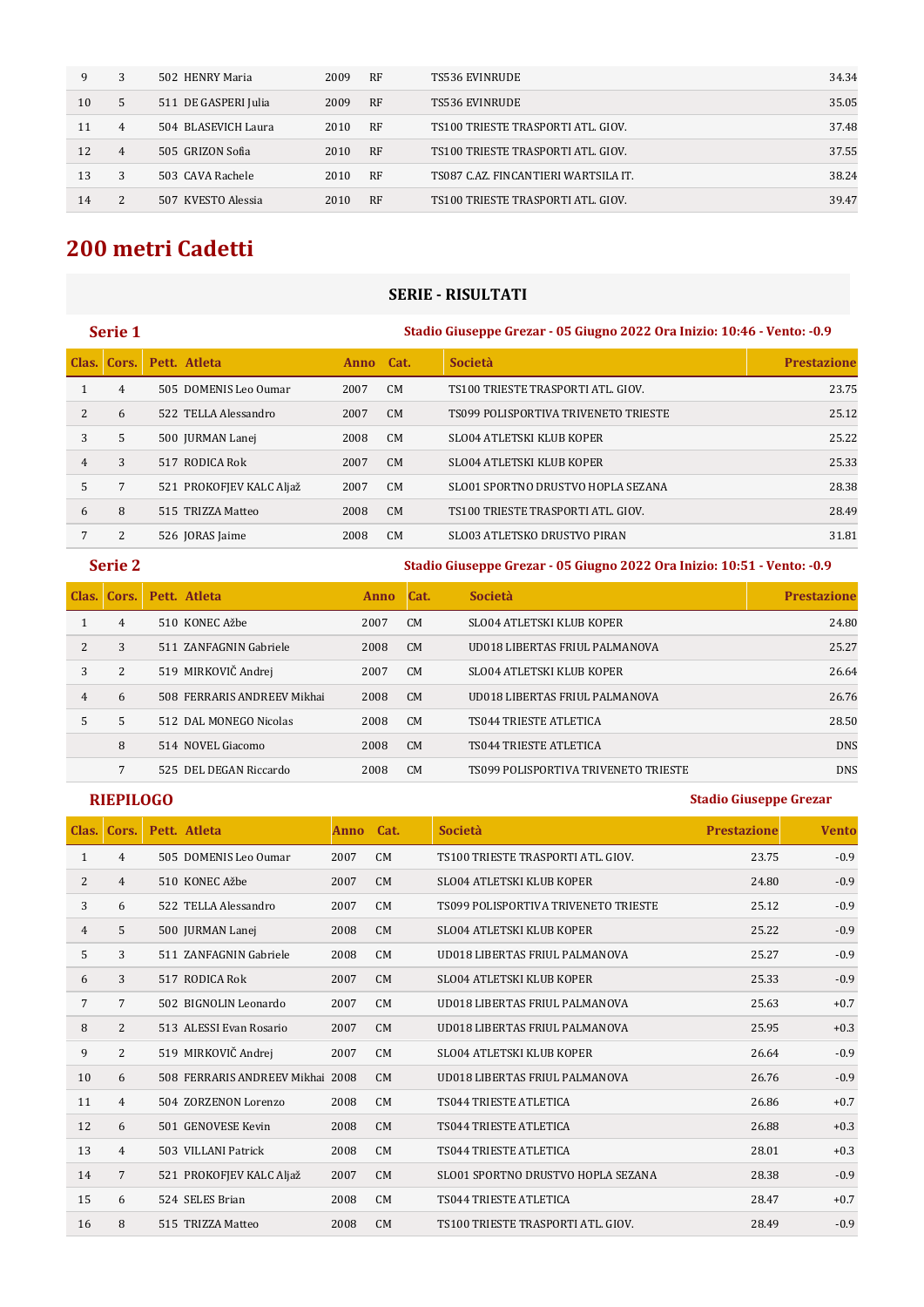| 17 | 5               | 512 DAL MONEGO Nicolas      | 2008 | <b>CM</b> | <b>TS044 TRIESTE ATLETICA</b>        | 28.50      | $-0.9$ |
|----|-----------------|-----------------------------|------|-----------|--------------------------------------|------------|--------|
| 18 | $\overline{2}$  | 516 LANDO Elia              | 2007 | CM        | TS044 TRIESTE ATLETICA               | 28.66      | $+0.7$ |
| 19 | 3               | 527 IVALDI Raphael          | 2008 | <b>CM</b> | TS099 POLISPORTIVA TRIVENETO TRIESTE | 29.19      | $+0.3$ |
| 20 | 3               | 509 MASUTTI Davide          | 2008 | CM        | UD018 LIBERTAS FRIUL PALMANOVA       | 29.34      | $+0.7$ |
| 21 | 2               | 526 JORAS Jaime             | 2008 | <b>CM</b> | SLO03 ATLETSKO DRUSTVO PIRAN         | 31.81      | $-0.9$ |
|    | $7\overline{ }$ | 525 DEL DEGAN Riccardo      | 2008 | CM        | TS099 POLISPORTIVA TRIVENETO TRIESTE | <b>DNS</b> | $-0.9$ |
|    | $\overline{7}$  | 507 DEGANIS Stefano         | 2007 | <b>CM</b> | UD018 LIBERTAS FRIUL PALMANOVA       | <b>DNS</b> | $+0.3$ |
|    | 5               | 523 DI PIETRO Riccardo Ange | 2007 | CM        | TS544 SPORTIAMO                      | <b>DNS</b> | $+0.3$ |
|    | 5               | 518 NOBILE Filippo          | 2007 | CM        | TS099 POLISPORTIVA TRIVENETO TRIESTE | <b>DNS</b> | $+0.7$ |
|    | 8               | 514 NOVEL Giacomo           | 2008 | CM        | <b>TS044 TRIESTE ATLETICA</b>        | <b>DNS</b> | $-0.9$ |

## **200 metri Cadette**

### **SERIE - RISULTATI**

## **Serie 1 Stadio Giuseppe Grezar - 05 Giugno 2022 Ora Inizio: 10:20 - Vento: -0.2**

|   |   | Clas. Cors. Pett. Atleta | Anno Cat. |                | <b>Società</b>                     | <b>Prestazione</b> |
|---|---|--------------------------|-----------|----------------|------------------------------------|--------------------|
|   | 4 | 503 ROSSI Teresa         | 2007      | CF.            | TS100 TRIESTE TRASPORTI ATL. GIOV. | 26.27              |
| 2 | 5 | 525 BABIČ Neja           | 2007      | <b>CF</b>      | <b>SLO04 ATLETSKI KLUB KOPER</b>   | 26.66              |
| 3 | 6 | 526 MATHEE Mia           | 2007      | CF.            | TS100 TRIESTE TRASPORTI ATL. GIOV. | 26.76              |
| 4 | 7 | 508 ČEHOVIN SIRK Julaj   | 2008      | <b>CF</b>      | <b>SLO04 ATLETSKI KLUB KOPER</b>   | 27.41              |
| 5 |   | 539 RENDIĆ Pia           | 2007      | CF.            | <b>SLO04 ATLETSKI KLUB KOPER</b>   | 27.51              |
| 6 | 2 | 524 PIGNATELLI Martina   | 2007      | CF             | TS100 TRIESTE TRASPORTI ATL. GIOV. | 27.77              |
|   | 8 | 533 PASE Giorgia         | 2007      | C <sub>F</sub> | TS100 TRIESTE TRASPORTI ATL. GIOV. | 28.04              |
| 8 | 3 | 536 MACHNICH Alessia     | 2007      | CF             | <b>TS536 EVINRUDE</b>              | 28.88              |

### **Serie 2 Stadio Giuseppe Grezar - 05 Giugno 2022 Ora Inizio: 10:24 - Vento: -1.0**

|                |   | Clas. Cors. Pett. Atleta | Anno Cat. |                | <b>Società</b>                     | <b>Prestazione</b> |
|----------------|---|--------------------------|-----------|----------------|------------------------------------|--------------------|
|                | 4 | 518 PRŠA Iva             | 2007      | CF             | <b>SLO04 ATLETSKI KLUB KOPER</b>   | 28.30              |
| $\overline{2}$ | 5 | 515 MASI Alice           | 2007      | CF             | <b>TS536 EVINRUDE</b>              | 28.90              |
| 3              |   | 535 POŽAR Sara           | 2007      | CF             | SLO01 SPORTNO DRUSTVO HOPLA SEZANA | 28.91              |
| 4              | 7 | 520 SBRIZZAI Carmen      | 2007      | CF             | <b>TS536 EVINRUDE</b>              | 28.96              |
| 5              | 2 | 529 KANALEC Vita         | 2008      | CF             | <b>SLO02 TEKASKI KLUB KOBARID</b>  | 29.35              |
| 6              | 3 | 505 CERMELJ Emily        | 2007      | CF             | TS100 TRIESTE TRASPORTI ATL. GIOV. | 29.82              |
| 7              | 6 | 517 STARC Neža           | 2007      | CF             | <b>SLO04 ATLETSKI KLUB KOPER</b>   | 29.99              |
| 8              | 8 | 534 REBENI Greta         | 2007      | C <sub>F</sub> | <b>TS044 TRIESTE ATLETICA</b>      | 31.53              |

**Serie 3 Stadio Giuseppe Grezar - 05 Giugno 2022 Ora Inizio: 10:27 - Vento: -0.9**

|                |    | Clas. Cors. Pett. Atleta | <b>Anno</b> | Cat.           | <b>Società</b>                       | <b>Prestazione</b> |
|----------------|----|--------------------------|-------------|----------------|--------------------------------------|--------------------|
|                | 2  | 519 BLASINA Chiara       | 2007        | CF             | TS099 POLISPORTIVA TRIVENETO TRIESTE | 26.64              |
| $\overline{2}$ | 4  | 516 PRESSELLO Martina    | 2007        | C <sub>F</sub> | TS099 POLISPORTIVA TRIVENETO TRIESTE | 27.31              |
| 3              |    | 509 GORUP Barbara        | 2007        | CF.            | SLO01 SPORTNO DRUSTVO HOPLA SEZANA   | 27.57              |
| 4              | 6  | 510 CORSO Viola          | 2007        | C <sub>F</sub> | TS099 POLISPORTIVA TRIVENETO TRIESTE | 30.37              |
| 5              | 3  | 511 ŠČULAC Martina       | 2008        | CF             | SLO03 ATLETSKO DRUSTVO PIRAN         | 32.07              |
| 6              | 5. | 527 PLAZNIK Tara         | 2008        | CF.            | SLO03 ATLETSKO DRUSTVO PIRAN         | 32.20              |
|                | 8  | 521 BOZIC Ana            | 2007        | CF.            | SLO04 ATLETSKI KLUB KOPER            | <b>DNS</b>         |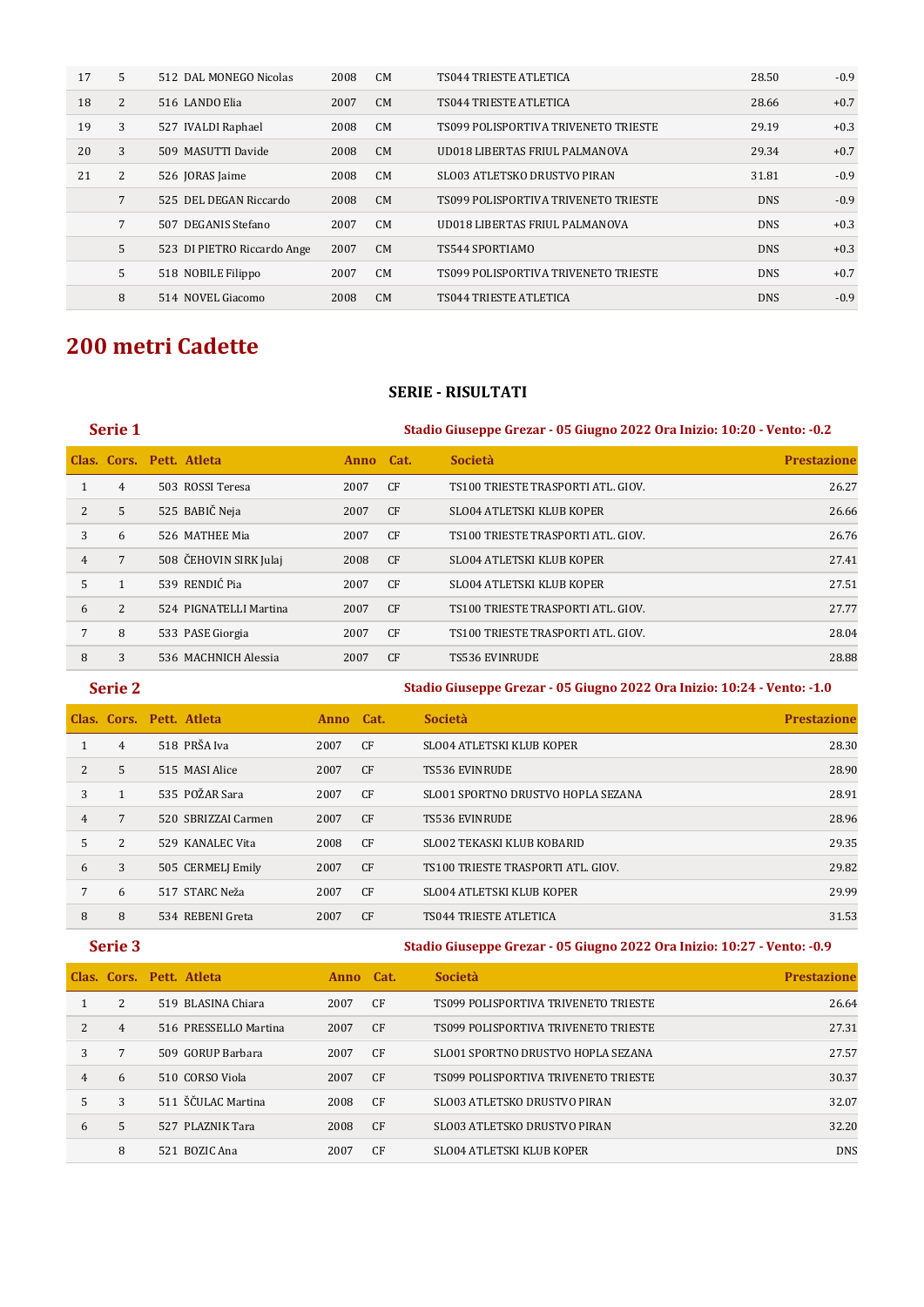### **Serie 4 Stadio Giuseppe Grezar - 05 Giugno 2022 Ora Inizio: 10:30 - Vento: -1.4**

|                |   | Clas. Cors. Pett. Atleta | Anno | Cat.           | <b>Società</b>                       | <b>Prestazione</b> |
|----------------|---|--------------------------|------|----------------|--------------------------------------|--------------------|
|                | 8 | 530 BERTOCCHI Vittoria   | 2008 | CF             | TS099 POLISPORTIVA TRIVENETO TRIESTE | 27.20              |
|                | 3 | 531 MOLINO Talia         | 2008 | C <sub>F</sub> | <b>TS536 EVINRUDE</b>                | 28.40              |
| 3              |   | 500 MARTONE Sara         | 2008 | CF             | <b>TS536 EVINRUDE</b>                | 31.15              |
| $\overline{4}$ | 5 | 504 NICOSIA Marta        | 2008 | C <sub>F</sub> | TS100 TRIESTE TRASPORTI ATL, GIOV.   | 31.17              |
| 5              | 2 | 537 FUMICH Veronica      | 2007 | C <sub>F</sub> | TS099 POLISPORTIVA TRIVENETO TRIESTE | 33.13              |
| 6              | 4 | 507 JORAS Julia          | 2007 | C <sub>F</sub> | SLO03 ATLETSKO DRUSTVO PIRAN         | 33.45              |
|                | 6 | 502 KISVARDAY Lidia      | 2008 | CF             | TS544 SPORTIAMO                      | 36.68              |

|                |                | Clas. Cors. Pett. Atleta | Anno Cat. |            | Società                              | <b>Prestazione</b> | <b>Vento</b> |
|----------------|----------------|--------------------------|-----------|------------|--------------------------------------|--------------------|--------------|
| $\mathbf{1}$   | $\overline{4}$ | 503 ROSSI Teresa         | 2007      | CF         | TS100 TRIESTE TRASPORTI ATL. GIOV.   | 26.27              | $-0.2$       |
| 2              | 2              | 519 BLASINA Chiara       | 2007      | CF         | TS099 POLISPORTIVA TRIVENETO TRIESTE | 26.64              | $-0.9$       |
| 3              | 5              | 525 BABIČ Neja           | 2007      | CF         | <b>SLO04 ATLETSKI KLUB KOPER</b>     | 26.66              | $-0.2$       |
| $\overline{4}$ | 6              | 526 MATHEE Mia           | 2007      | CF         | TS100 TRIESTE TRASPORTI ATL. GIOV.   | 26.76              | $-0.2$       |
| 5              | 8              | 530 BERTOCCHI Vittoria   | 2008      | CF         | TS099 POLISPORTIVA TRIVENETO TRIESTE | 27.20              | $-1.4$       |
| 6              | $\overline{4}$ | 516 PRESSELLO Martina    | 2007      | CF         | TS099 POLISPORTIVA TRIVENETO TRIESTE | 27.31              | $-0.9$       |
| 7              | 7              | 508 ČEHOVIN SIRK Julai   | 2008      | CF         | <b>SLO04 ATLETSKI KLUB KOPER</b>     | 27.41              | $-0.2$       |
| 8              | $\mathbf{1}$   | 539 RENDIĆ Pia           | 2007      | CF         | <b>SLO04 ATLETSKI KLUB KOPER</b>     | 27.51              | $-0.2$       |
| 9              | 7              | 509 GORUP Barbara        | 2007      | CF         | SLO01 SPORTNO DRUSTVO HOPLA SEZANA   | 27.57              | $-0.9$       |
| 10             | 2              | 524 PIGNATELLI Martina   | 2007      | CF         | TS100 TRIESTE TRASPORTI ATL. GIOV.   | 27.77              | $-0.2$       |
| 11             | 8              | 533 PASE Giorgia         | 2007      | CF         | TS100 TRIESTE TRASPORTI ATL. GIOV.   | 28.04              | $-0.2$       |
| 12             | $\overline{4}$ | 518 PRŠA Iva             | 2007      | CF         | <b>SLO04 ATLETSKI KLUB KOPER</b>     | 28.30              | $-1.0$       |
| 13             | 3              | 531 MOLINO Talia         | 2008      | CF         | TS536 EVINRUDE                       | 28.40              | $-1.4$       |
| 14             | 3              | 536 MACHNICH Alessia     | 2007      | CF         | TS536 EVINRUDE                       | 28.88              | $-0.2$       |
| 15             | 5              | 515 MASI Alice           | 2007      | CF         | TS536 EVINRUDE                       | 28.90              | $-1.0$       |
| 16             | $\mathbf{1}$   | 535 POŽAR Sara           | 2007      | CF         | SLO01 SPORTNO DRUSTVO HOPLA SEZANA   | 28.91              | $-1.0$       |
| 17             | 7              | 520 SBRIZZAI Carmen      | 2007      | CF         | <b>TS536 EVINRUDE</b>                | 28.96              | $-1.0$       |
| 18             | 2              | 529 KANALEC Vita         | 2008      | CF         | <b>SLO02 TEKASKI KLUB KOBARID</b>    | 29.35              | $-1.0$       |
| 19             | 3              | 505 CERMELJ Emily        | 2007      | CF         | TS100 TRIESTE TRASPORTI ATL. GIOV.   | 29.82              | $-1.0$       |
| 20             | 6              | 517 STARC Neža           | 2007      | CF         | <b>SLO04 ATLETSKI KLUB KOPER</b>     | 29.99              | $-1.0$       |
| 21             | 6              | 501 PRODAN Francesca     | 2007      | CF         | TS099 POLISPORTIVA TRIVENETO TRIESTE | 30.15              | $-0.8$       |
| 22             | 6              | 510 CORSO Viola          | 2007      | CF         | TS099 POLISPORTIVA TRIVENETO TRIESTE | 30.37              | $-0.9$       |
| 23             | 7              | 500 MARTONE Sara         | 2008      | CF         | TS536 EVINRUDE                       | 31.15              | $-1.4$       |
| 24             | 5              | 504 NICOSIA Marta        | 2008      | CF         | TS100 TRIESTE TRASPORTI ATL. GIOV.   | 31.17              | $-1.4$       |
| 25             | 8              | 534 REBENI Greta         | 2007      | CF         | TS044 TRIESTE ATLETICA               | 31.53              | $-1.0$       |
| 26             | 3              | 511 ŠČULAC Martina       | 2008      | CF         | SLO03 ATLETSKO DRUSTVO PIRAN         | 32.07              | $-0.9$       |
| 27             | 5              | 527 PLAZNIK Tara         | 2008      | CF         | SLO03 ATLETSKO DRUSTVO PIRAN         | 32.20              | $-0.9$       |
| $\sqrt{28}$    | 4              | 514 GRILLI Sara          | 2007      | $\cal{CF}$ | TS536 EVINRUDE                       | 32.44              | $-0.8$       |
| 29             | 8              | 538 ROSANI Jodi          | 2008      | CF         | TS536 EVINRUDE                       | 32.68              | $-0.8$       |
| 30             | 2              | 537 FUMICH Veronica      | 2007      | CF         | TS099 POLISPORTIVA TRIVENETO TRIESTE | 33.13              | $-1.4$       |
| 31             | 2              | 523 MAHNIC Valentina     | 2008      | CF         | TS536 EVINRUDE                       | 33.16              | $-0.8$       |
| 32             | 3              | 528 MARTINISI Alessia    | 2008      | CF         | TS544 SPORTIAMO                      | 33.17              | $-0.8$       |
| 33             | $\overline{4}$ | 507 JORAS Julia          | 2007      | CF         | SLO03 ATLETSKO DRUSTVO PIRAN         | 33.45              | $-1.4$       |
| 34             | 5              | 506 PERIN Chiara         | 2008      | CF         | TS544 SPORTIAMO                      | 34.47              | $-0.8$       |
| 35             | 6              | 502 KISVARDAY Lidia      | 2008      | CF         | TS544 SPORTIAMO                      | 36.68              | $-1.4$       |
|                |                |                          |           |            |                                      |                    |              |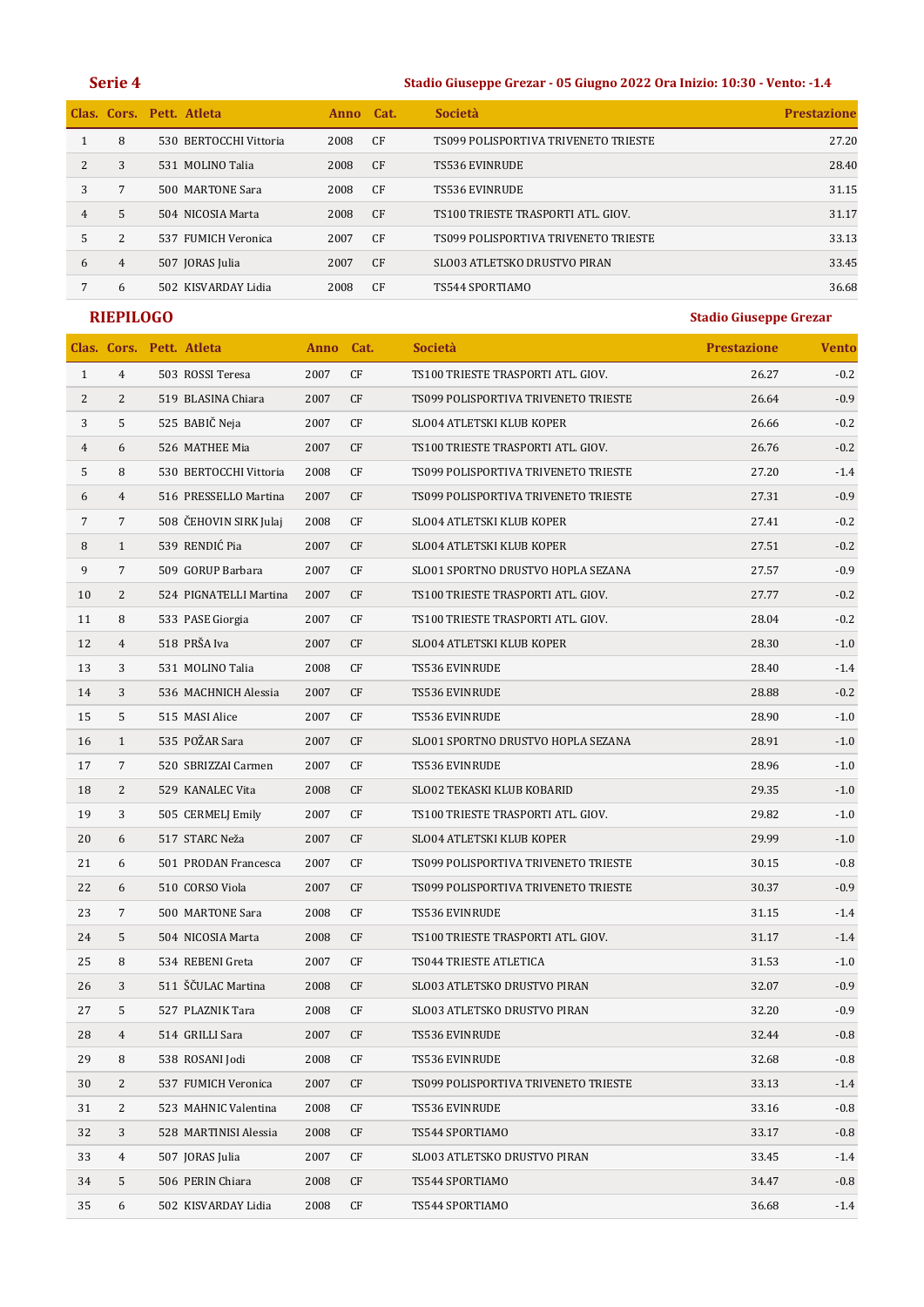| BOZIC Ana<br>521       | 2007 | CF        | SLO04 ATLETSKI KLUB KOPER | DNS | $-0.9$ |
|------------------------|------|-----------|---------------------------|-----|--------|
| 2 DALOISO Elisa<br>521 | 2008 | <b>CF</b> | TS544 SPORTIAMO           | DNS | $-0.8$ |

# **Salto in lungo Ragazzi**

## **Stadio Giuseppe Grezar - 05 Giugno 2022 Ora Inizio: 10:05 - Ora Fine: 10:32**

| Clas.          | Pett. Atleta |                                 |             | Anno | Cat.      | Società                              | <b>Prestazione</b> |
|----------------|--------------|---------------------------------|-------------|------|-----------|--------------------------------------|--------------------|
| $\mathbf{1}$   |              | 507 BIRSA Alessandro            |             | 2009 | <b>RM</b> | <b>GO050 ATLETICA GORIZIA</b>        | 4.16               |
| $1^\circ$ :    | 4.11         | 4.09<br>$2^\circ$ :             | $3^\circ$ : | 4.16 |           |                                      |                    |
| 2              |              | 502 ORZAN Nicola                |             | 2009 | RM        | TS087 C.AZ. FINCANTIERI WARTSILA IT. | 4.06               |
| $1^\circ$ :    | 3.55         | 4.06<br>$2^\circ$ :             | $3^\circ$ : | 3.53 |           |                                      |                    |
| 3              |              | 503 LOVISUTTI Mattia            |             | 2009 | <b>RM</b> | <b>GO050 ATLETICA GORIZIA</b>        | 3.92               |
| $1^\circ$ :    | 3.92         | $2^\circ$ :<br>3.89             | $3^\circ$ : | 3.70 |           |                                      |                    |
| $\overline{4}$ |              | 510 SPENA Valerio               |             | 2009 | RM        | TS099 POLISPORTIVA TRIVENETO TRIESTE | 3.79               |
| $1^\circ$ :    | 3.37         | $2^\circ$ :<br>3.27             | $3^\circ$ : | 3.79 |           |                                      |                    |
| 5              |              | 511 VIDMAR Leo                  |             | 2010 | <b>RM</b> | SLO03 ATLETSKO DRUSTVO PIRAN         | 3.72               |
| $1^\circ$ :    | 3.72         | $\boldsymbol{X}$<br>$2^\circ$ : | $3^\circ$ : | X    |           |                                      |                    |
| 6              |              | 501 ZORZENON Carlo              |             | 2010 | <b>RM</b> | <b>GO050 ATLETICA GORIZIA</b>        | 3.62               |
| $1^\circ$ :    | X            | $2^\circ$ :<br>3.62             | $3^\circ$ : | 3.29 |           |                                      |                    |
| $7^{\circ}$    |              | 508 CUMIN Francesco             |             | 2009 | <b>RM</b> | <b>GO050 ATLETICA GORIZIA</b>        | 3.51               |
| $1^\circ$ :    | 3.51         | 2.96<br>$2^\circ$ :             | $3^\circ$ : | 3.27 |           |                                      |                    |
| 8              | 505 UŠAJ Maj |                                 |             | 2010 | <b>RM</b> | SLO03 ATLETSKO DRUSTVO PIRAN         | 3.48               |
| $1^\circ$ :    | 3.48         | X<br>$2^\circ$ :                | $3^\circ$ : | 3.36 |           |                                      |                    |
| 9              |              | 509 MAGALETTI Marco             |             | 2010 | <b>RM</b> | TS044 TRIESTE ATLETICA               | 3.39               |
| $1^\circ$ :    | X            | 3.08<br>$2^\circ$ :             | $3^\circ$ : | 3.39 |           |                                      |                    |
| 10             |              | 504 COSSUTTI Alessio            |             | 2009 | <b>RM</b> | TS044 TRIESTE ATLETICA               | 3.22               |
| $1^\circ$ :    | 3.21         | $2^\circ$ :<br>3.22             | $3^\circ$ : | 3.14 |           |                                      |                    |
| 11             |              | 506 DORLIGUZZO Elia             |             | 2009 | <b>RM</b> | TS536 EVINRUDE                       | 3.20               |
| $1^\circ$ :    | 3.16         | $2^\circ$ :<br>3.20             | $3^\circ$ : | 3.05 |           |                                      |                    |
| 12             |              | 500 ZEI Andrea                  |             | 2009 | RM        | <b>GO050 ATLETICA GORIZIA</b>        | 2.76               |
| $1^\circ$ :    | X            | $2^\circ$ :<br>X                | $3^\circ$ : | 2.76 |           |                                      |                    |

# **Salto in lungo Ragazze**

### **Stadio Giuseppe Grezar - 05 Giugno 2022 Ora Inizio: 11:02 - Ora Fine: 11:56**

| Clas.          | Pett. Atleta                               | <b>Anno</b> | Cat.      | <b>Società</b>                   | <b>Prestazione</b> |
|----------------|--------------------------------------------|-------------|-----------|----------------------------------|--------------------|
| $\mathbf{1}$   | 503 KAVČIČ Eva                             | 2009        | RF        | <b>SLO04 ATLETSKI KLUB KOPER</b> | 4.10               |
| $1^\circ$ :    | $3^\circ$ :<br>$2^\circ$ :<br>4.07<br>4.10 | 3.95        |           |                                  |                    |
| $\overline{2}$ | 507 OSSOLA Laura                           | 2009        | RF        | <b>GO050 ATLETICA GORIZIA</b>    | 4.10               |
| $1^\circ$ :    | $3^\circ$ :<br>3.89<br>$2^\circ$ :<br>4.10 | 3.99        |           |                                  |                    |
| 3              | 530 GOBESSI Irene                          | 2009        | <b>RF</b> | TS044 TRIESTE ATLETICA           | 4.05               |
| $1^{\circ}$ :  | $3^\circ$ :<br>4.03<br>$2^\circ$ :<br>4.05 | 3.58        |           |                                  |                    |
| $\overline{4}$ | 539 ALLEGRETTI Elena                       | 2009        | RF        | TS044 TRIESTE ATLETICA           | 4.01               |
| $1^\circ$ :    | 3.82<br>$2^\circ$ :<br>3.78<br>$3^\circ$ : | 4.01        |           |                                  |                    |
| 5              | 502 BULEGHELLO Vera                        | 2009        | <b>RF</b> | <b>GO050 ATLETICA GORIZIA</b>    | 3.92               |
| $1^{\circ}$ :  | 2.93<br>$3^\circ$ :<br>$2^\circ$ :<br>3.72 | 3.92        |           |                                  |                    |
| 6              | 514 MIKIN Dinka                            | 2010        | <b>RF</b> | <b>SLO04 ATLETSKI KLUB KOPER</b> | 3.91               |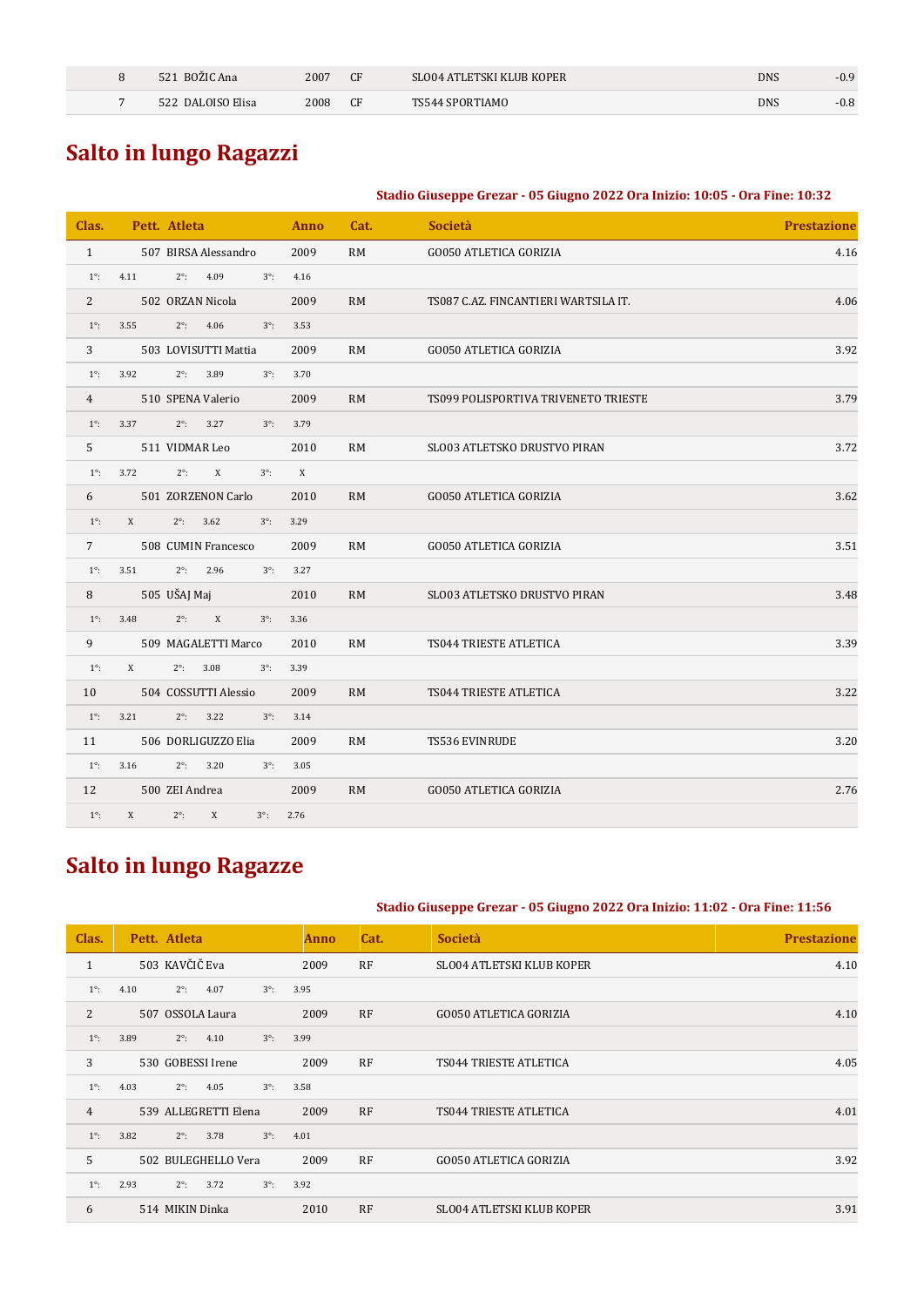| $1^\circ$ :    | 3.72<br>$2^\circ$ :<br>3.91<br>$3^\circ$ :       | 3.89               |           |                                      |      |
|----------------|--------------------------------------------------|--------------------|-----------|--------------------------------------|------|
| $\overline{7}$ | 505 AMBROSI Beatrice                             | 2010               | <b>RF</b> | TS087 C.AZ. FINCANTIERI WARTSILA IT. | 3.88 |
| $1^\circ$ :    | 3.88<br>$2^\circ$ :<br>X<br>$3^\circ$ :          | X                  |           |                                      |      |
| 8              | 529 CAMPO Silvia                                 | 2009               | RF        | <b>TS536 EVINRUDE</b>                | 3.74 |
| $1^\circ$ :    | 3.55<br>$2^\circ$ :<br>3.74<br>$3^\circ$ :       | 3.49               |           |                                      |      |
| 9              | 522 BAZZARA Sofia                                | 2009               | <b>RF</b> | TS099 POLISPORTIVA TRIVENETO TRIESTE | 3.73 |
| $1^\circ$ :    | 3.65<br>$2^{\circ}$ : 3.73<br>$3^\circ$ :        | 3.55               |           |                                      |      |
| 10             | 509 PECORARI Anna                                | 2009               | RF        | TS044 TRIESTE ATLETICA               | 3.69 |
| $1^\circ$ :    | 3.51<br>$2^\circ$ :<br>3.69<br>$3^\circ$ :       | 3.65               |           |                                      |      |
| 11             | 513 GRANDELIS Rebecca                            | 2010               | RF        | TS043 SOCIETA' GINNASTICA TRIESTINA  | 3.66 |
| $1^\circ$ :    | 3.56<br>$2^{\circ}$ : 3.37<br>$3^\circ$ :        | 3.66               |           |                                      |      |
| 12             | 533 HENRY Maria                                  | 2009               | RF        | TS536 EVINRUDE                       | 3.64 |
| $1^\circ$ :    | $2^{\circ}$ : 3.52<br>3.57<br>$3^\circ$ :        | 3.64               |           |                                      |      |
| 13             | 538 BARBO Alice                                  | 2009               | <b>RF</b> | TS044 TRIESTE ATLETICA               | 3.62 |
| $1^\circ$ :    | $2^{\circ}$ : 3.45<br>3.26<br>$3^\circ$ :        | 3.62               |           |                                      |      |
| 14             | 542 ORLANDO Marta                                | 2009               | <b>RF</b> | <b>GO050 ATLETICA GORIZIA</b>        | 3.62 |
| $1^\circ$ :    | $2^\circ$ :<br>3.26<br>X<br>$3^\circ$ :          | 3.62               |           |                                      |      |
| 15             | 531 ŠTOLFA Eva                                   | 2010               | RF        | SLO04 ATLETSKI KLUB KOPER            | 3.61 |
| $1^\circ$ :    | 3.61<br>$2^\circ$ :<br>X<br>$3^\circ$ :          | 3.56               |           |                                      |      |
| 16             | 525 CUCOVIZZA Lisa                               | 2010               | RF        | TS043 SOCIETA' GINNASTICA TRIESTINA  | 3.60 |
| $1^\circ$ :    | 3.60<br>$2^{\circ}$ : 3.47<br>$3^\circ$ :        | 3.58               |           |                                      |      |
| 17             | 521 GRIZON Sofia                                 | 2010               | RF        | TS100 TRIESTE TRASPORTI ATL. GIOV.   | 3.55 |
| $1^\circ$ :    | $2^{\circ}$ : 3.34<br>3.55<br>$3^\circ$ :        | 3.55               |           |                                      |      |
| 18             | 519 DE COLLE Margherita                          | 2010               | <b>RF</b> | TS099 POLISPORTIVA TRIVENETO TRIESTE | 3.55 |
| $1^\circ$ :    | $2^{\circ}$ : 3.55<br>$X$ and $X$<br>$3^\circ$ : | 3.32               |           |                                      |      |
| 19             | 524 FAIDIGA Alenka                               | 2010               | RF        | <b>GO050 ATLETICA GORIZIA</b>        | 3.53 |
| $1^\circ$ :    | $2^\circ$ :<br>X<br>3.34                         | $3^{\circ}$ : 3.53 |           |                                      |      |
| 20             | 510 MASE' Michelle                               | 2009               | RF        | TS087 C.AZ. FINCANTIERI WARTSILA IT. | 3.48 |
| $1^\circ$ :    | 3.48<br>$2^\circ$ :<br>$3^\circ$ :<br>3.43       | X                  |           |                                      |      |
| 21             | 526 MOSCATO Matilde                              | 2009               | RF        | TS044 TRIESTE ATLETICA               | 3.47 |
| $1^\circ$ :    | $2^\circ$ :<br>X<br>3.42<br>$3^\circ$ :          | 3.47               |           |                                      |      |
| 22             | 517 ARTIOLI Nina Maria                           | 2009               | RF        | TS044 TRIESTE ATLETICA               | 3.46 |
| $1^\circ$ :    | $2^{\circ}$ : 3.35<br>3.46<br>$3^\circ$ :        | 3.31               |           |                                      |      |
| 23             | 527 ČEHOVIN Asja                                 | 2010               | RF        | SLO04 ATLETSKI KLUB KOPER            | 3.43 |
| $1^\circ$ :    | X<br>$2^{\circ}$ : 3.43<br>$3^\circ$ :           | 3.25               |           |                                      |      |
| 24             | 528 DANDOLO Caterina                             | 2009               | RF        | TS043 SOCIETA' GINNASTICA TRIESTINA  | 3.42 |
| $1^\circ$ :    | $2^{\circ}$ : 3.06<br>3.42<br>$3^\circ$ :        | 3.19               |           |                                      |      |
| 25             | 512 GIANNESSI Ginevra                            | 2009               | RF        | TS044 TRIESTE ATLETICA               | 3.41 |
| $1^\circ$ :    | $2^{\circ}$ : 3.40<br>3.41<br>$3^\circ$ :        | 3.19               |           |                                      |      |
| 26             | 534 RIGHI Marianna                               | 2009               | RF        | TS087 C.AZ. FINCANTIERI WARTSILA IT. | 3.39 |
| $1^\circ$ :    | $2^{\circ}$ : 3.33<br>3.37<br>$3^\circ$ :        | 3.39               |           |                                      |      |
| 27             | 508 FUKS Valentina                               | 2010               | RF        | SLO03 ATLETSKO DRUSTVO PIRAN         | 3.35 |
| $1^\circ$ :    | $2^{\circ}$ : 2.54<br>X<br>$3^\circ$ :           | 3.35               |           |                                      |      |
| 28             | 520 CIRIELLO Gioia                               | 2009               | RF        | TS044 TRIESTE ATLETICA               | 3.31 |
| $1^\circ$ :    | 3.31<br>$2^{\circ}$ : 3.10<br>$3^\circ$ :        | 2.87               |           |                                      |      |
| 29             | 536 ROSSI Giulia                                 | 2009               | RF        | TS099 POLISPORTIVA TRIVENETO TRIESTE | 3.27 |
| $1^\circ$ :    | 3.08<br>$2^{\circ}$ : 3.27<br>$3^\circ$ :        | 3.01               |           |                                      |      |
| 30             | 532 GARGANO Emma                                 | 2010               | RF        | TS044 TRIESTE ATLETICA               | 3.20 |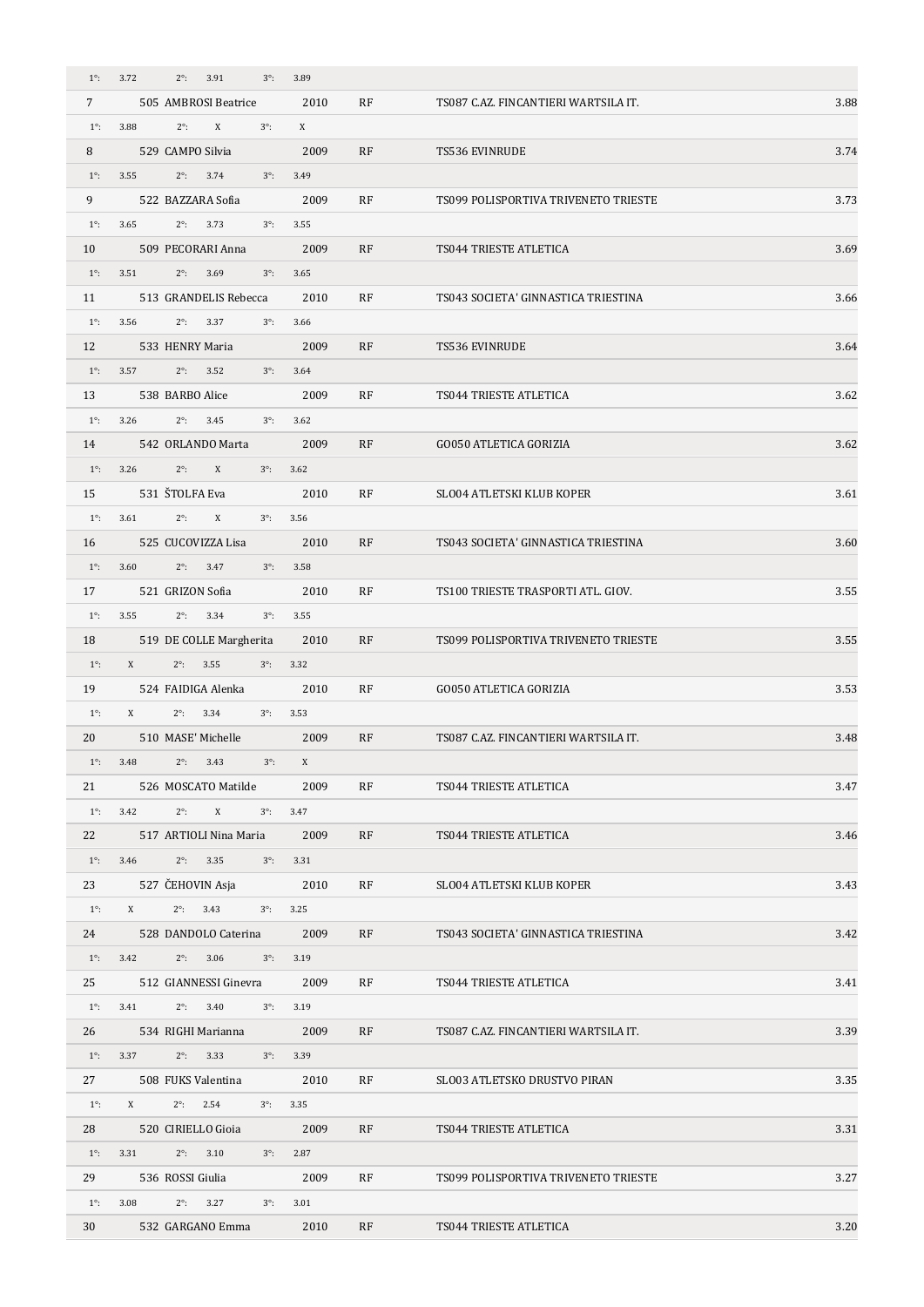| $1^\circ$ : | 3.20<br>$2^\circ$ :  | 2.83<br>$3^\circ$ :    | 2.92             |    |                                      |            |
|-------------|----------------------|------------------------|------------------|----|--------------------------------------|------------|
| 31          | 540 BOLE Beatrice    |                        | 2010             | RF | TS099 POLISPORTIVA TRIVENETO TRIESTE | 3.11       |
| $1^\circ$ : | 3.03<br>$2^\circ$ :  | 2.87<br>$3^\circ$ :    | 3.11             |    |                                      |            |
| 32          | 506 FURLANIC Petra   |                        | 2009             | RF | TS006 BOR ATLETIKA                   | 3.10       |
| $1^\circ$ : | 2.80<br>$2^\circ$ :  | 3.10<br>$3^\circ$ :    | 2.99             |    |                                      |            |
| 33          | 518 CALLIGARIS Sofia |                        | 2010             | RF | <b>GO050 ATLETICA GORIZIA</b>        | 3.10       |
| $1^\circ$ : | 3.10<br>$2^\circ$ :  | 2.99<br>$3^\circ$ :    | $\boldsymbol{X}$ |    |                                      |            |
| 34          | 541 MAROGNA Lara     |                        | 2009             | RF | TS099 POLISPORTIVA TRIVENETO TRIESTE | 3.07       |
| $1^\circ$ : | 3.07<br>$2^\circ$ :  | 2.86<br>$3^\circ$ :    | 3.04             |    |                                      |            |
| 35          |                      | 504 CABURLOTTO Viola   | 2009             | RF | TS544 SPORTIAMO                      | 3.06       |
| $1^\circ$ : | 3.00<br>$2^\circ$ :  | 2.92<br>$3^\circ$ :    | 3.06             |    |                                      |            |
| 36          | 535 RADOSLAV Tina    |                        | 2010             | RF | <b>SLO03 ATLETSKO DRUSTVO PIRAN</b>  | 3.05       |
| $1^\circ$ : | X<br>$2^\circ$ :     | 3.05<br>$3^\circ$ :    | 2.73             |    |                                      |            |
| 37          | 537 CARNINCI Tiziana |                        | 2010             | RF | SLO01 SPORTNO DRUSTVO HOPLA SEZANA   | 3.03       |
| $1^\circ$ : | $2^\circ$ :<br>X     | 2.99<br>$3^\circ$ :    | 3.03             |    |                                      |            |
| 38          | 516 PANGHER Noemi    |                        | 2009             | RF | TS100 TRIESTE TRASPORTI ATL. GIOV.   | 2.91       |
| $1^\circ$ : | 2.91<br>$2^\circ$ :  | 2.73<br>$3^\circ$ :    | 2.59             |    |                                      |            |
|             | 501 KVESTO Alessia   |                        | 2010             | RF | TS100 TRIESTE TRASPORTI ATL. GIOV.   | <b>NM</b>  |
| $1^\circ$ : | $2^\circ$ :<br>X     | X<br>$3^\circ$ :       | $\boldsymbol{X}$ |    |                                      |            |
|             |                      | 515 MILAZZO Margherita | 2010             | RF | TS099 POLISPORTIVA TRIVENETO TRIESTE | <b>DNS</b> |
|             |                      | 500 DEBERNARDI Emma    | 2010             | RF | <b>TS536 EVINRUDE</b>                | <b>DNS</b> |
|             |                      |                        |                  |    |                                      |            |

# **Vortex Ragazze**

### **Stadio Giuseppe Grezar - 05 Giugno 2022 Ora Inizio: 11:15 - Ora Fine: 12:10**

| Clas.           |                   | Pett. Atleta              |                     | <b>Anno</b> | Cat. | <b>Società</b>                       | <b>Prestazione</b> |
|-----------------|-------------------|---------------------------|---------------------|-------------|------|--------------------------------------|--------------------|
| $\mathbf{1}$    |                   | 521 IVANČIČ Karin         |                     | 2009        | RF   | SLO02 TEKASKI KLUB KOBARID           | 32.13              |
| $1^\circ$ :     | 30.38             | $2^{\circ}$ : 32.13       | $3^{\circ}$ : 28.96 |             |      |                                      |                    |
| $\overline{2}$  |                   | 516 FURLANIC Eleonora     |                     | 2009        | RF   | TS044 TRIESTE ATLETICA               | 31.14              |
| $1^\circ$ :     | $X$ and $X$       | $2^{\circ}$ : 31.14       | $3^{\circ}$ : 20.75 |             |      |                                      |                    |
| 3               |                   | 512 KOVIC Ayrin           |                     | 2010        | RF   | TS044 TRIESTE ATLETICA               | 30.60              |
| $1^{\circ}$ :   | 30.60             | $2^{\circ}$ : 30.31       | $3^{\circ}$ : 30.02 |             |      |                                      |                    |
| 4               |                   | 524 FONZARI Letizia       |                     | 2009        | RF   | TS100 TRIESTE TRASPORTI ATL. GIOV.   | 28.95              |
| $1^\circ$ :     | 28.95             | $2^{\circ}$ : 24.98       | $3^{\circ}$ : 16.61 |             |      |                                      |                    |
| 5               |                   | 519 GANDOLFI Ginevra      |                     | 2009        | RF   | TS100 TRIESTE TRASPORTI ATL. GIOV.   | 26.22              |
| $1^\circ$ :     | 24.10             | $2^{\circ}$ : 26.22       | $3^{\circ}$ : 25.97 |             |      |                                      |                    |
| 6               |                   | 510 XHELOSHI Alice        |                     | 2009        | RF   | TS100 TRIESTE TRASPORTI ATL. GIOV.   | 23.49              |
| $1^\circ$ :     | 21.41             | $2^{\circ}$ : 23.49       | $3^{\circ}$ : 23.26 |             |      |                                      |                    |
| $7\overline{ }$ |                   | 513 GIANNOTTA Maria Elena |                     | 2009        | RF   | TS044 TRIESTE ATLETICA               | 23.28              |
| $1^\circ$ :     | 23.28             | $2^{\circ}$ : 21.24       | $3^{\circ}$ : 13.29 |             |      |                                      |                    |
| 8               |                   | 518 ALLEGRETTI Elena      |                     | 2009        | RF   | TS044 TRIESTE ATLETICA               | 22.85              |
| $1^\circ$ :     | 20.36             | $2^{\circ}$ : 20.29       | $3^{\circ}$ : 22.85 |             |      |                                      |                    |
| 9               |                   | 507 LIPIZER Jessica       |                     | 2010        | RF   | TS536 EVINRUDE                       | 22.36              |
| $1^\circ$ :     | 20.44             | $2^{\circ}$ : 18.38       | $3^{\circ}$ : 22.36 |             |      |                                      |                    |
| 10              |                   | 514 PATACCOLI Ellis       |                     | 2010        | RF   | TS044 TRIESTE ATLETICA               | 21.89              |
|                 | $1^\circ$ : 20.38 | $2^{\circ}$ : 21.89       | $3^{\circ}$ : 18.89 |             |      |                                      |                    |
| 11              |                   | 504 DE COLLE Margherita   |                     | 2010        | RF   | TS099 POLISPORTIVA TRIVENETO TRIESTE | 21.76              |